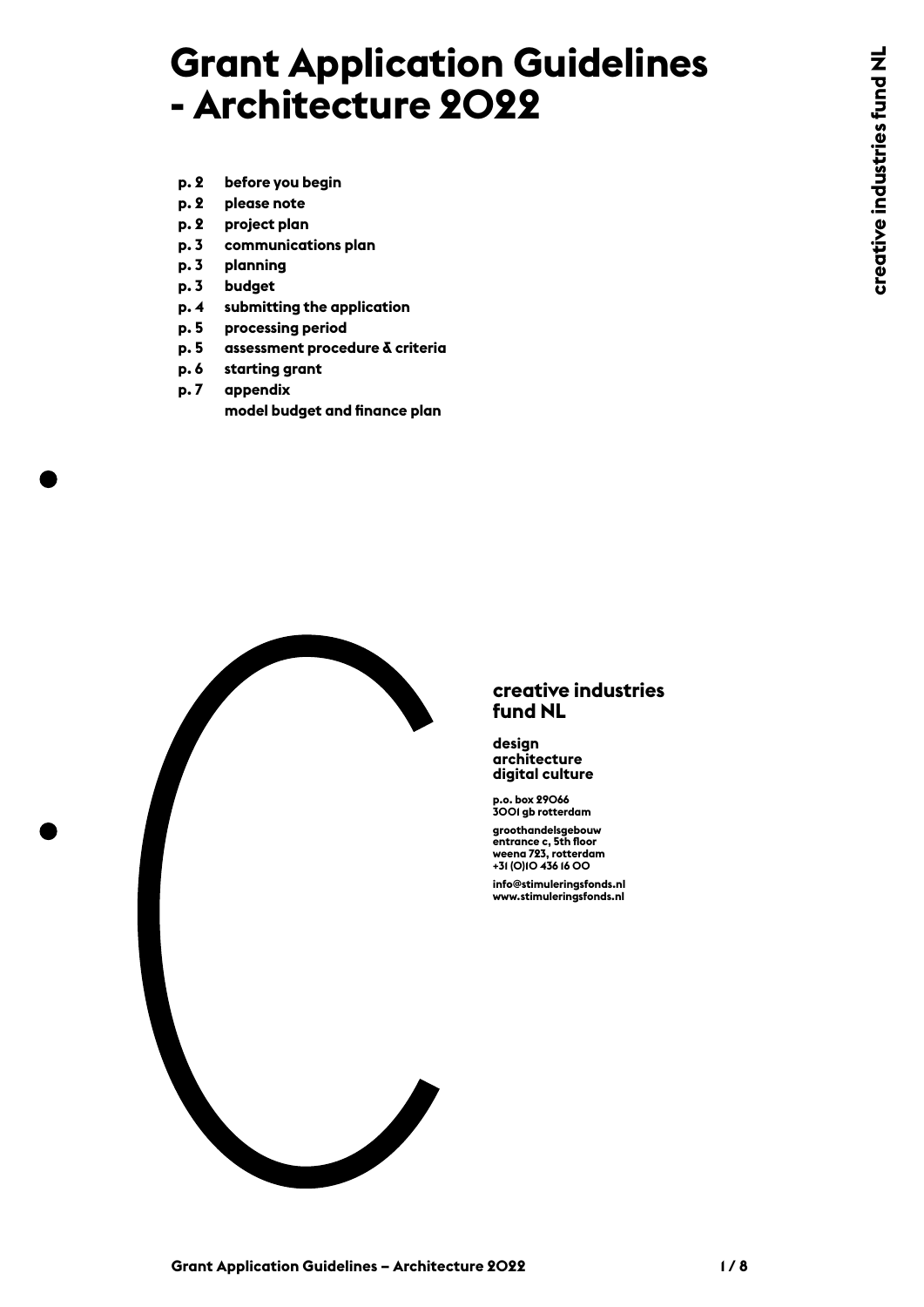**You want to submit an application to the Architecture Grant Scheme. These guidelines contain suggestions and tips to help you prepare your grant application to the Creative Industries Fund NL. Using these guidelines, you will be able to draw up as complete a project plan, communications plan, planning and budget as possible.**

## **before you begin**

**Before you draw up and submit your grant application, it is useful to know how it will be assessed. The assessment is carried out by the advisory committee of this grant scheme based on the Architecture Grant Scheme. Make sure that you read the conditions, criteria and objectives set out in the Architecture Grant Scheme carefully. You can read more about the criteria in these guidelines. Also make sure that you read the grounds for rejection used in this grant scheme, to prevent later disappointment.**

## **please note**

- − Do not fill in the application form in the digital application environment until you have finished your project plan, communications plan, planning and budget. The application form is used to collect information about you and your application for the Fund's grant administration and processing. You explain your project proposal in a brief summary. You can upload all appendices in PDF form. Do not upload more than the maximum number of pages, if indicated.
- − Begin on time. Applying for a grant can be complicated, so always allow sufficient time to write your application.
- − You need a personal account to submit your application. Create this account in good time. It takes one working day to activate a new account.

## **project plan**

The project plan is the cornerstone of your application. In it you describe the form and content of your project as clearly as possible. You can do this in text and images and determine the text-to-image ratio yourself. Make sure that at least the following elements are covered in your project plan:

- − Project content: give as clear a description as possible of the content of your project proposal, and specify in particular the problem definition and the issue in question;
- − Reason: describe the intrinsic and artistic principles of your proposal;
- − Personal motivation: explain why your project is relevant to your development;
- − Positioning: place your proposal within current design practice. How does your proposal relate to or distinguish itself from other comparable practices;
- − Relevance: explain the relevance of your project to the area of expertise;
- − Target groups: explain who you are making the project for;
- − Plan of action: which methodology will you use to carry out your project and what are the intended results? Explain how they are interconnected;
- − Expertise involved: provide insight into the expertise you will involve in implementing your project, including a brief list of the intended cooperation partners;
- − Evaluation: reflect on the results (and interim results) and indicate what your

#### **Grant Application Guidelines – Architecture 2022 2 / 8**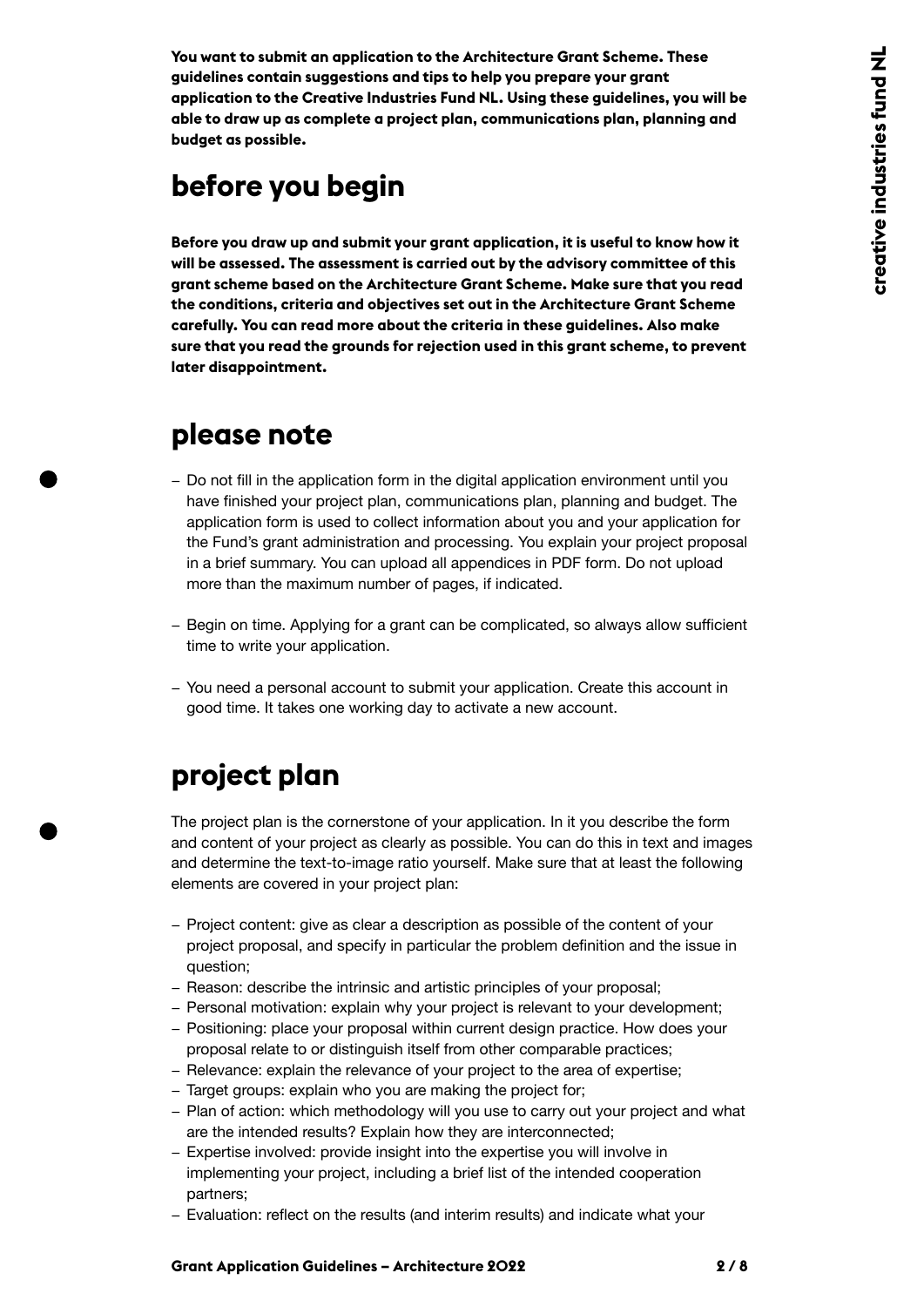expectations are with regard to the long-term development of the project. **Tip:** Try to avoid repetition of text fragments.

**Tip:** Where possible, add images to illustrate and clarify your project plan or add links to online videos. This could also be a short video in which you explain your project plan.

*Your project plan must not be longer than ten pages (A4). The file (PDF) must not exceed 8 MB in size.*

### **communications plan**

In addition to a project plan, your grant application must include a communications plan or presentation plan. In this plan, you should in any event provide a substantive description of the following points:

- − The activities you will undertake to publicize the project and gain the interest of the intended target groups;
- − The target audience and the number of participants/visitors you expect will attend the public activities you are going to carry out. Motivate this both quantitatively and qualitatively;
- − The way in which results, interim results and outcomes will be shared with relevant parties;
- − You must also describe how you are going to present the results of your project in a presentation plan. How are you going to bring the presentation to your intended audience's attention? In which form? Through which medium, on which platform or in which location will you find an appropriate reach?

*Your communication or presentation plan must not be longer than two pages (A4). The file (PDF) must not exceed 4 MB in size.*

## **planning**

The planning allows you to provide insight into the steps you are going to take to carry out your project and how long they will take.

**Please note:** The maximum project term supported by the Fund is two years. When drawing up the planning, keep in mind that the moment of awarding the grant is the commencement date of your project. You can take this to be ten weeks from the closing date of the application round.

## **budget**

The budget provides a realistic picture of the estimated costs and income that are directly related to the implementation of your project. The specification of costs and income must enable the Fund to assess your underlying calculations and estimates. In order to draw up a good budget, it is important to take account of the following:

- − You calculate the amount of the grant you are going to apply for by deducting the total amount of co-financing and your own contribution from the total project costs;
- − The budget makes it clear which budgeted costs are to be financed by the grant from the Fund;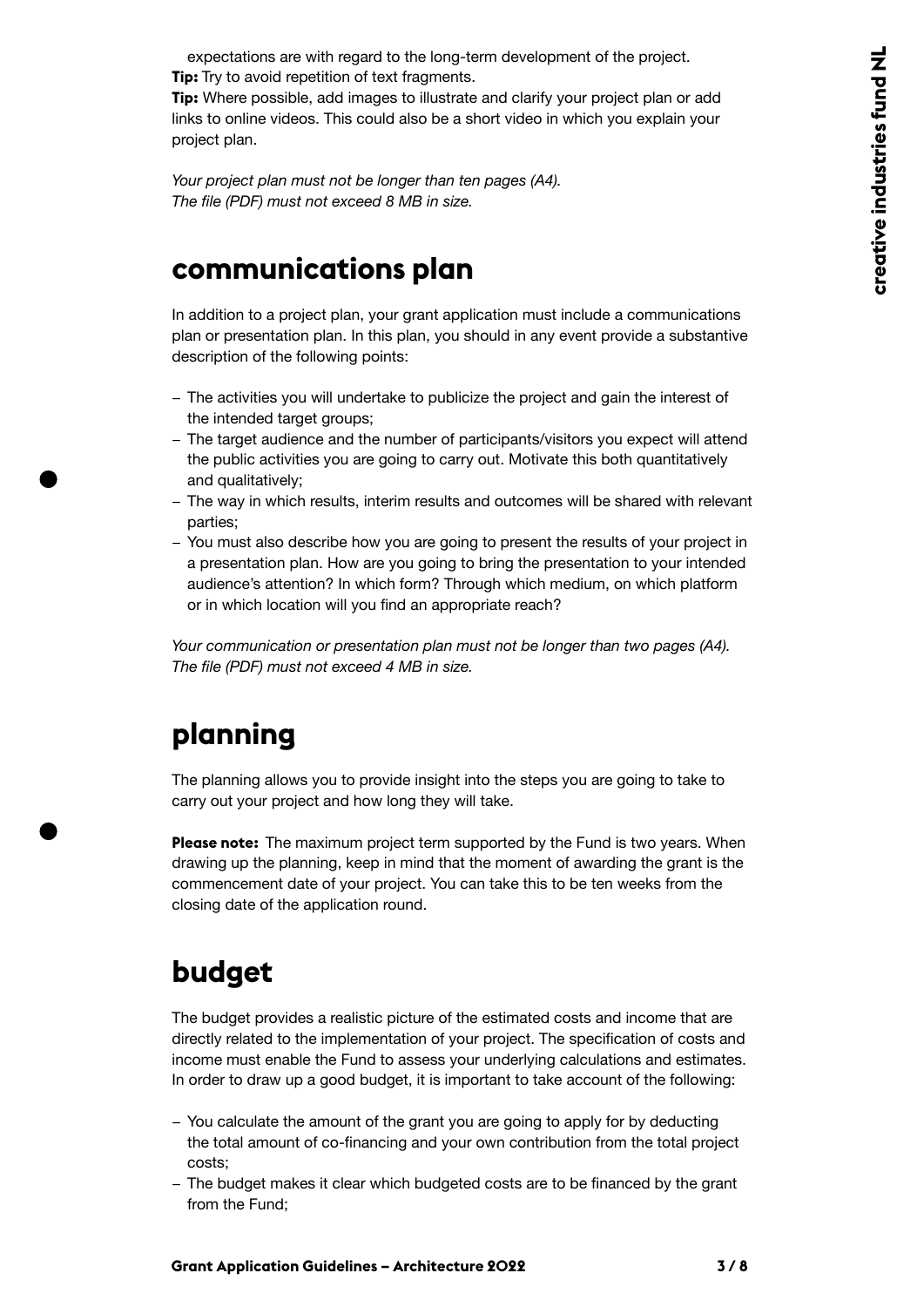- − The Fund supports projects on the basis of their intrinsic and/or artistic relevance and therefore, in the first instance, finances costs that contribute directly to a qualitative implementation of projects;
- − In order to ensure a healthy and future-proof labour market in the cultural and creative sector, you must adhere to the five principles of the Fair Practice Code for all work relating to the subsidized project and, as a commissioning party, pay a fair fee. If you deviate from the Fair Practice Code, please indicate the reason for doing so;
- − State if your budget is inclusive or exclusive of VAT. This depends on whether or not you are subject to VAT (see below);
- − Draw up your budget in euros and in round figures.

In the attachment you will find a model budget and finance plan.

**Please note:** Whether or not you are subject to VAT depends on the activities you carry out. If you are subject to VAT, then draw up your budget exclusive of VAT. You can reclaim the VAT included in your expenditure from the Belastingdienst (Dutch Tax and Customs Administration). If you cannot reclaim the VAT included in your expenditure from the Belastingdienst, this VAT is a component of the project costs and you should draw up the budget inclusive of VAT. If in doubt, consult your financial adviser or a tax inspector. If your application is granted, the Fund will regard the amount of the grant awarded to you as a contribution to the costs of your project and not as a payment (charged with VAT) for a service provided to the Fund. If, at any time, it should transpire that you are nevertheless liable for VAT on the Fund's contribution, we will assume that this VAT is included in the amount of the grant awarded. In that case, any VAT charged on the contribution will be entirely borne by the applicant.

*Your planning and budget must not be longer than two pages (A4). The file (PDF) must not exceed 4 MB in size.* 

### **submitting the application**

You submit your grant application in the Fund's application environment which is where you fill in the application form. Part of this form is a summary of your project proposal. Make sure that the form including the summary can be read and understood independently. You can upload your project plan, communications or presentation plan, planning and budget and any other appendices with your application form in the application environment. After that, you can submit your application.

An application consists of the following documents:

- − application form
- − project plan, planning, budget and finance plan
- − communications plan, except in the case of a starting grant
- − CVs of those carrying out the project
- − extract from the Dutch Chamber of Commerce, no more than one year old
- − picture
- − portfolio, optional
- − letters of intent or collaboration agreements, optional
- − statement about the arrangements relating to intellectual property, optional
- − calculation form, if your application relates to a publication

**Please note:** Create an applicant account on time, as it takes one working day to

**Grant Application Guidelines – Architecture 2022 4 / 8**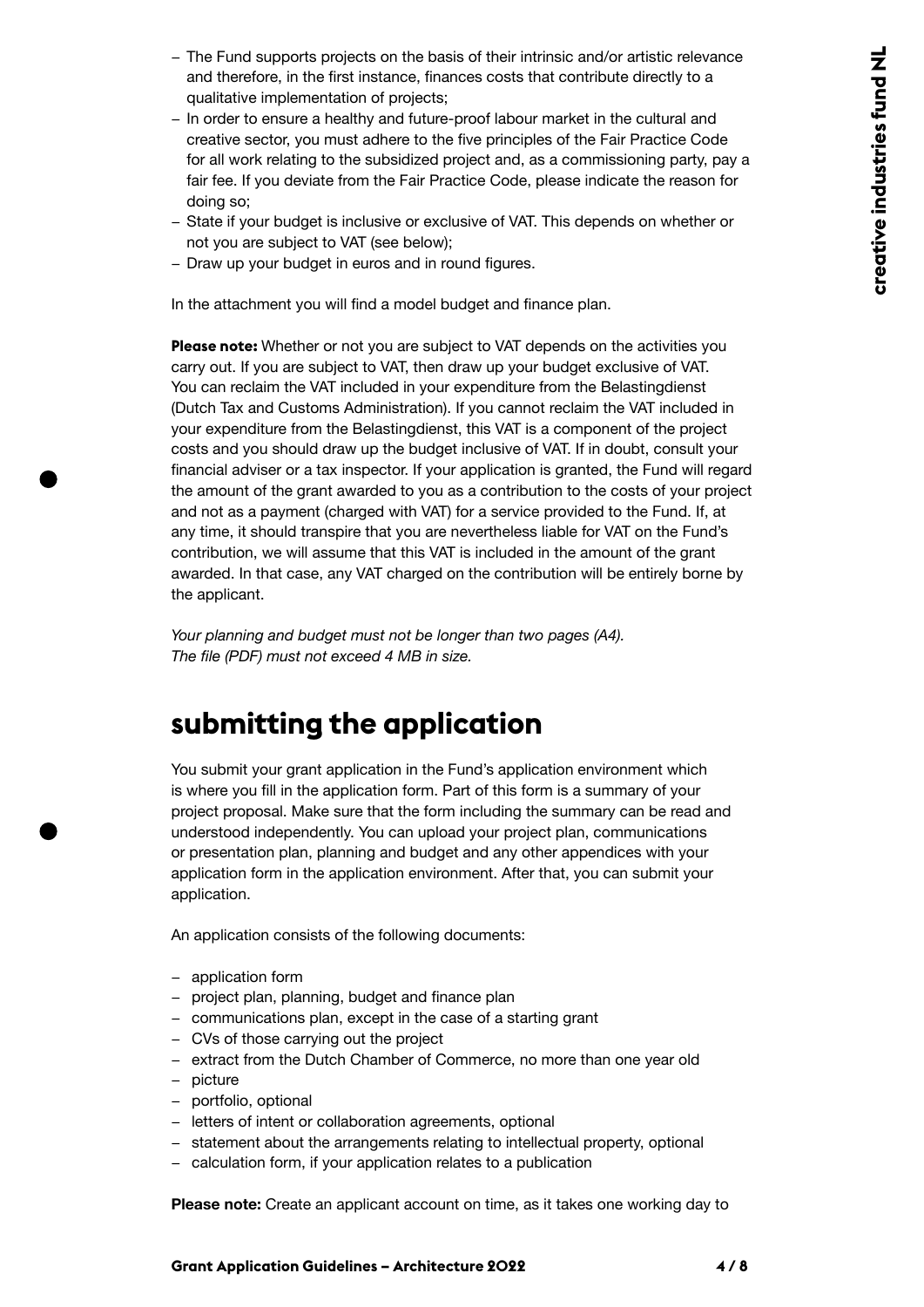<span id="page-4-0"></span>activate a new applicant account.

**Tip:** We strongly advise you to submit your application at 17:00 hours on the day of the deadline at the latest. We can be reached during office hours if you need help should something go wrong.

## **processing period**

After submitting your grant application and within two weeks, you will receive an official notification that your application has been taken into consideration and an explanation of how the assessment process will subsequently proceed. The results will be announced no later than 10 weeks after the closing date of the application round concerned.

### **assessment procedure & criteria**

The Fund presents applications that meet all the formal requirements to the independent Architecture Advisory Committee. The committee applies the Advisory Committee Procedure of Creative Industries Fund NL. The version published on the Fund's website at the time of submission applies.

The Architecture Advisory Committee will process your application based on the application form, your project plan and the attachments submitted. The assessment is made on the basis of the Architecture Grant Programme's criteria below. For starting grants, slightly different criteria apply. Therefore, be sure to read the grant scheme carefully.

#### **a. The artistic value of the project;**

Applying this criterion strongly depends on the context. The committees take into account the design challenges connected to the various disciplines/sub-disciplines, the circumstances in which the applicant works and the proposal's approach.

When assessing the artistic value of a project, the central issue, and how the design adds creative and cultural value in approaching that issue, is examined. Depending on the project's perspective, this criterion may also relate to the extent to which the proposal contributes to the applicant's artistic and professional development. If the application is more contemplative in character, the curator's choices and/or the programme's guiding principles are examined. The cultural scope of a project may also be examined and set against more commercially driven objectives.

### **b. The significance of the selected theme and issue to the area of expertise;**

This criterion scrutinizes how the proposal is positioned with respect to existing knowledge within the area of expertise and the extent to which it adds value. Is the proposal a response to a well-known or current theme, or the other way around? Does it ask any unexpected and relevant questions or discuss new perspectives? Does it question prevailing ways of thinking and doing or does it build on them? How and which course is taken to look for new knowledge and what are the expected results and insights?

### **c. The degree to which the project is effective in its setup, methods and the expertise involved;**

The more practical side of executing the project is examined here. The committee assesses the degree to which the objective and set up accord with each other and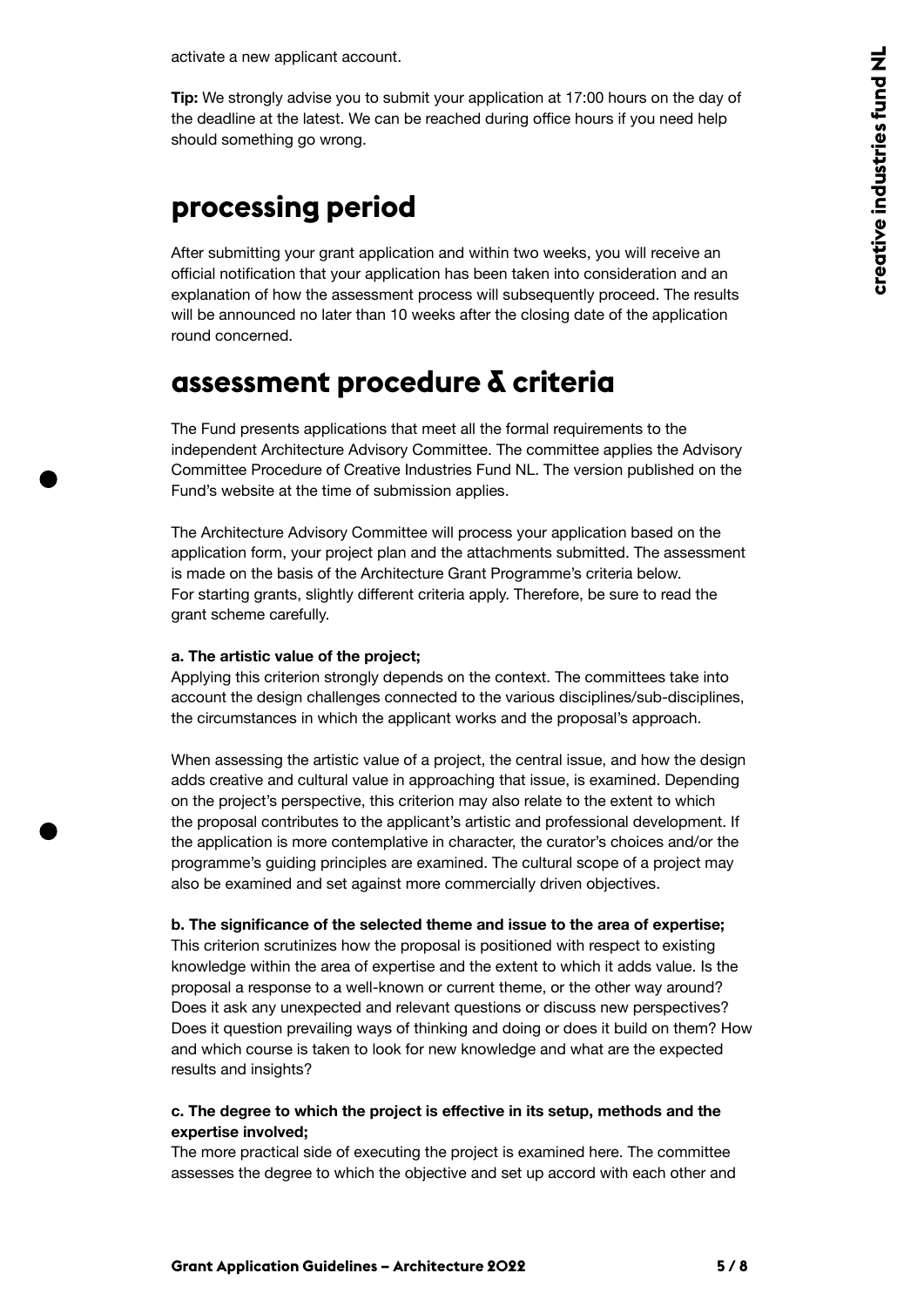<span id="page-5-0"></span>the target groups on which the proposal focuses. In doing so, it examines the clarity of the approach, the effectiveness of the selected method and whether the expertise engaged to carry out the project creates confidence that the project will lead to innovative results.

#### **d. The project's level of support, as demonstrated by the partners involved and the method and extent of co-financing and the audience reach expected;**

This criterion considers the extent to which an applicant involves or would like to involve, from a substantive, technical or strategic point of view, external parties and target groups to broaden the project's level of support. In addition, it is important to the committee to know whether these parties have already promised to cooperate or whether they intend to do so and whether those parties are investing in the project financially or in kind.

Lastly, it examines the way in which results are disseminated and target groups are reached.

#### **e. The project's contribution to diversity and inclusion within the area of expertise.**

The Fund adheres to the Diversity and Inclusion Code and expects applicants to endeavour to meet this code. In the context of the grant scheme, diversity and inclusion may relate to the proposal's substance, the team, the makers involved, partners and/or the audience. Diversity can be understood to mean cultural diversity, but, for example, regional spread or actively involving people of various educational levels, ages, or people with an impairment can also contribute to a diverse field of design. Applicants can therefore substantiate how and in what form they want to and can contribute to diversity and inclusion within the area of expertise through their project.

The committee then makes an announcement on the extent to which the project is expected to contribute to the objectives of the grant scheme and the Fund. The committee pays particular attention to the relevance of the issue, the planned approach, the expertise of the parties involved, the intrinsic and financial backing and the consistency between these elements.

## **starting grant**

It is possible to apply for a starting grant within the Architecture Grant Scheme, Design Grant Scheme, Digital Culture Grant Scheme and Internationalization Grant Scheme.

A starting grant enables you to investigate the possibilities of a project. The grant is a maximum of  $\epsilon$  7,500. Co-funding is not compulsory for a starting grant. A starting grant is aimed at the initial phase of a sizeable (research) project.

This means that you can, for example, apply for a starting grant for the phase prior to your research or the execution of a project. In the application for a starting grant, you should describe the activities aimed at refining the substantive and organizational aspects of the project. This allows, for example, the problem and the research questions to be detailed and the phase can be used to involve partners thereby generating substantive and financial support for the project. You can also utilize the phase to conduct essential preparatory research, draw up a communications plan and for an initial proof of concept, if necessary.

Besides describing the activities during the phase, it is important that you provide an outline of the intended project (or follow-up project), the communications plan and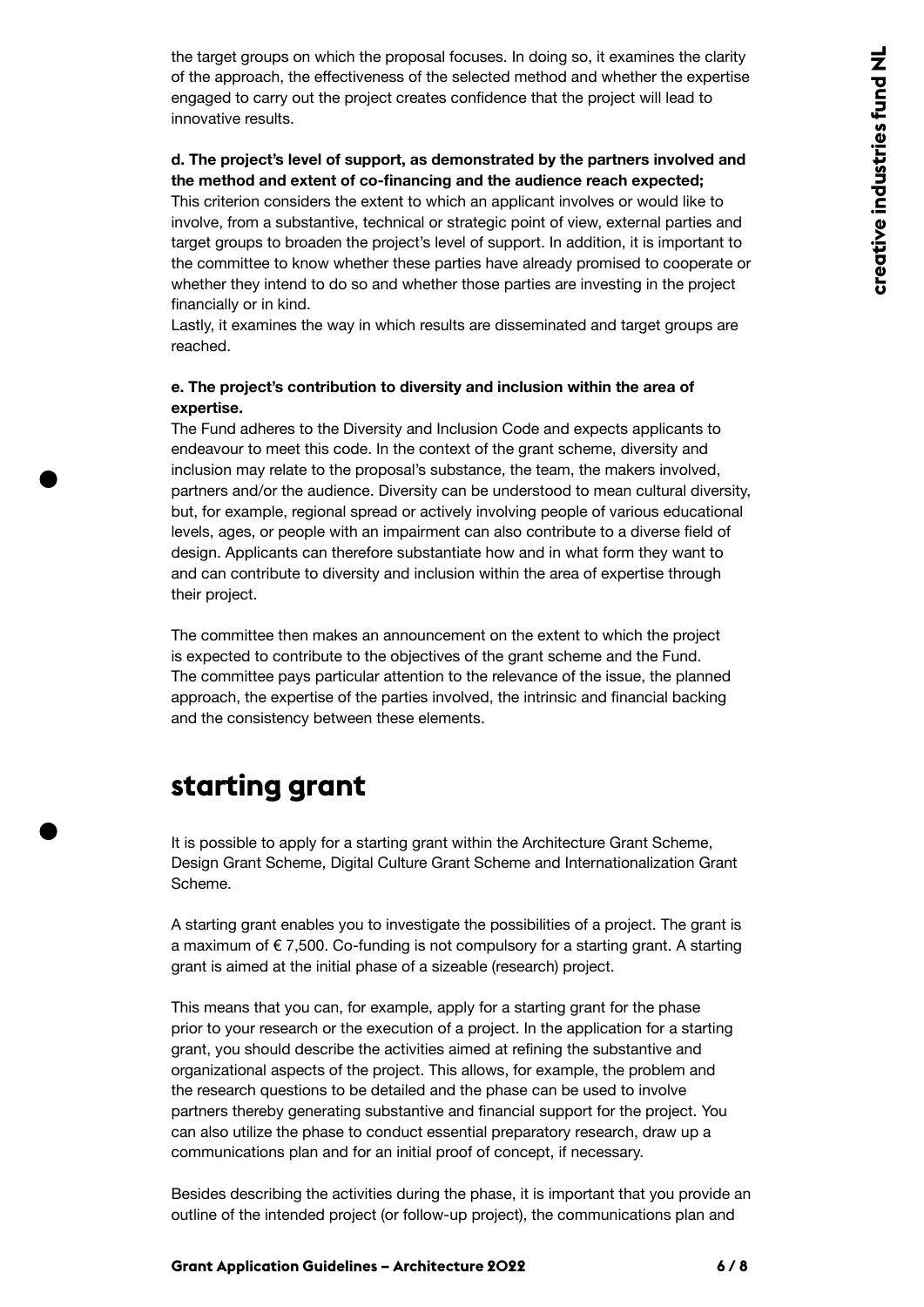the end results. You can subsequently submit an application for a standard project grant to implement the resulting project plan.

Select 'starting grant' under 'type of project' in the online application environment.

An application for a starting grant must be more than just a draft, otherwise the advisory committee will not be able to judge if the application might lead to a meaningful follow-up project.

## **appendix model budget and finance plan**

### **Specified overview of project costs**

In this overview, you provide a specification of the costs that are directly related to carrying out the project, for each part of the project/programme:

- − You budget personnel costs on the basis of hours x rate. The Fund contributes a maximum of  $\epsilon$  75 excl. VAT to the hourly rate of the applicant and equivalent cooperation partner. Break down the costs by activity and state the name of the person carrying out the work. If this is not known, describe the profile of the person or organization in question. If you deviate from the Fair Practice Code, please indicate the reason for doing so.
- − For material expenses, make a breakdown by the type of cost. For example, location costs (for workshop and events) costs of materials, travel and accommodation expenses, transport and distribution costs, project-specific publicity costs (communication and pr) and/or costs of permits.
- − Costs for the acquisition of items that will have a value after the end of a project (e.g. computer devices) are not, in principle, funded. If purchasing devices for the project is really necessary, opt to write them off in part.
- − An application for unforeseen costs is not permitted.

| <b>Budget</b>                   |               |             |      |                                  |                                |                              |         |
|---------------------------------|---------------|-------------|------|----------------------------------|--------------------------------|------------------------------|---------|
| <b>Personnel</b><br>expenditure | <b>Number</b> | Hour        | Rate | <b>Total</b><br><b>Excl. VAT</b> | <b>Including</b><br><b>VAT</b> | Implementer/<br>co-financier | Paid by |
| Activity 1                      |               |             |      | €                                |                                |                              |         |
| Activity 2                      |               |             |      | €                                |                                |                              |         |
| Activity 3                      |               |             |      | €                                |                                |                              |         |
| <b>Material</b><br>expenses     | <b>Number</b> | <b>Unit</b> | Rate | <b>Total</b>                     | Including<br><b>VAT</b>        | Implementer/<br>co-financier | Paid by |
| Locations                       |               |             |      | €                                |                                |                              |         |
| <b>Materials</b>                |               |             |      | €                                |                                |                              |         |
| <b>Travel</b>                   |               |             |      | €                                |                                |                              |         |
| Accommodation                   |               |             |      | €                                |                                |                              |         |
| <b>Total project costs</b>      |               |             |      | €                                |                                |                              |         |

**Please note:** In general, budget items of € 2500 and above must be specified.